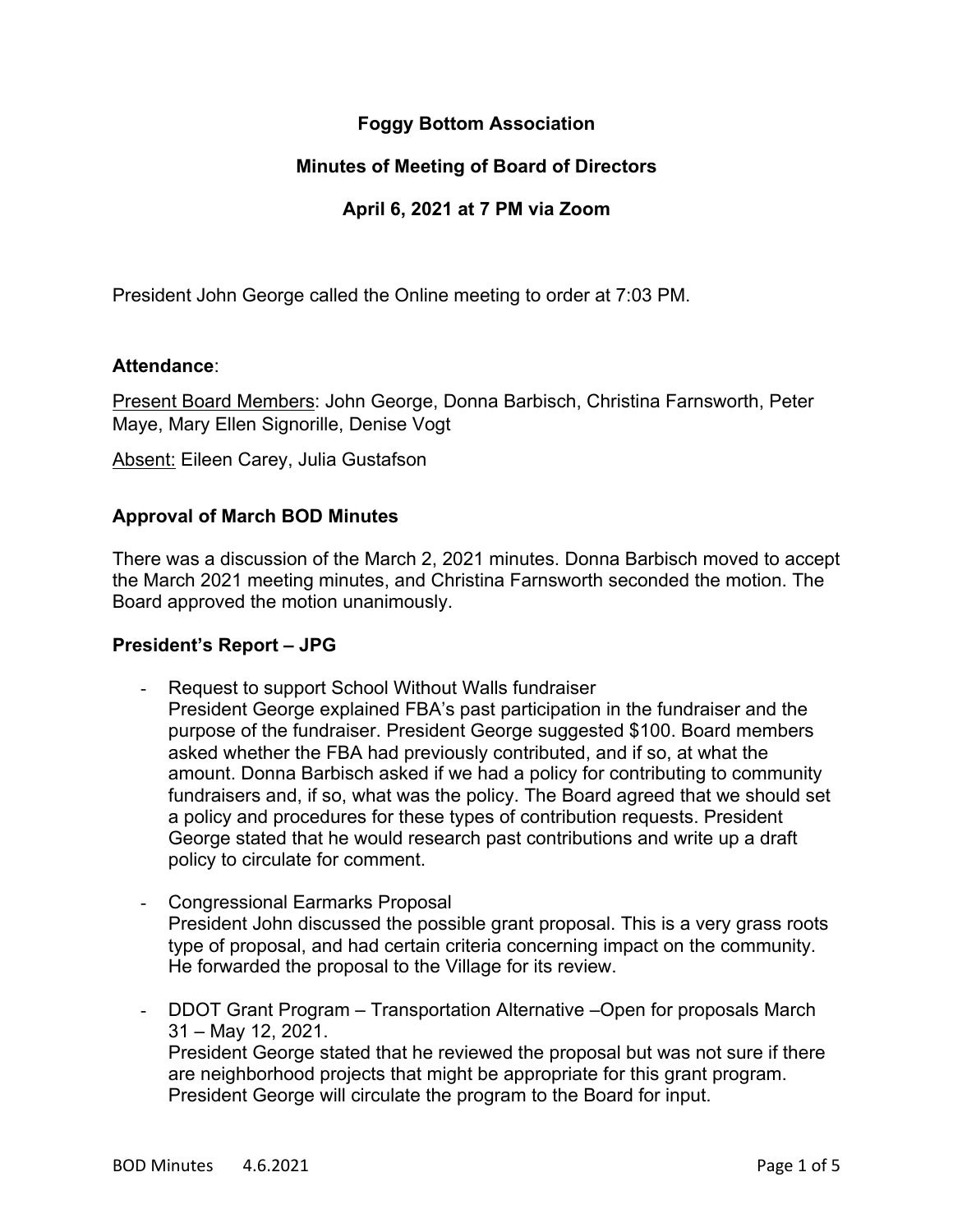- Top community concerns in March based on inquiries to FBA Board Members:
	- Vaccination Distributions DC will open up vaccine eligibility to all residents 16 and older on April 19. Everyone should pre-register.
	- Student behavior. Although things have been quiet recently, there are still residual reports from March that GWU is handling. GWU facilitates and/or mediates between neighbors and students. GWU has asked President George to be a representative of the neighborhood.

# **Treasurer's Report – JPG**

- DCRA business licensed has been reinstated. President George thanked the FBA bookkeeper for her diligence. The total costs and fees to bring the FBA in compliance and current were \$850.
- March Financial Reports President George reviewed the financial statements.

### **Membership Report – Mary Ellen Signorille**

- Membership Status (number of current members; inactive members, etc.) o 197 actives; 190 former members
- Mary Ellen Signorille moved that the Board end the 6-month COVID incentive as of June 30; Christina seconded the motion. The motion passed unanimously.
- Mary Ellen Signorille will contact former members of the FBA to rejoin.
- Membership and other lists are not coextensive. They need to be compared so that we can do outreach to other list members so that they can become FBA members.

### **Technology – JPG**

- Technology changes will be rolled-out in phases.
- FBA Board emails Eileen Carey has suggested that emails in a "Gmail" account be established. To establish continuity with Board members, the email would have the Board members' name and FBA affiliation; when the person "retires" the email address would be retired and then the emails would be archived. Mary Ellen Signorille moved that Eileen Carey who is working as our technology representative would establish emails for the Board members in a "Gmail" account for their work for the Foggy Bottom Association. Donna Barbisch seconded the motion. The motion passed unanimously.
- FBA Cloud Storage. This will be for the FBA official storage of records; these records should be in a secure place. Denise Vogt moved that Eileen Carey be charged to recommend appropriate and secure cloud storage. Christina Farnsworth seconded the motion. The motion passed unanimously.

-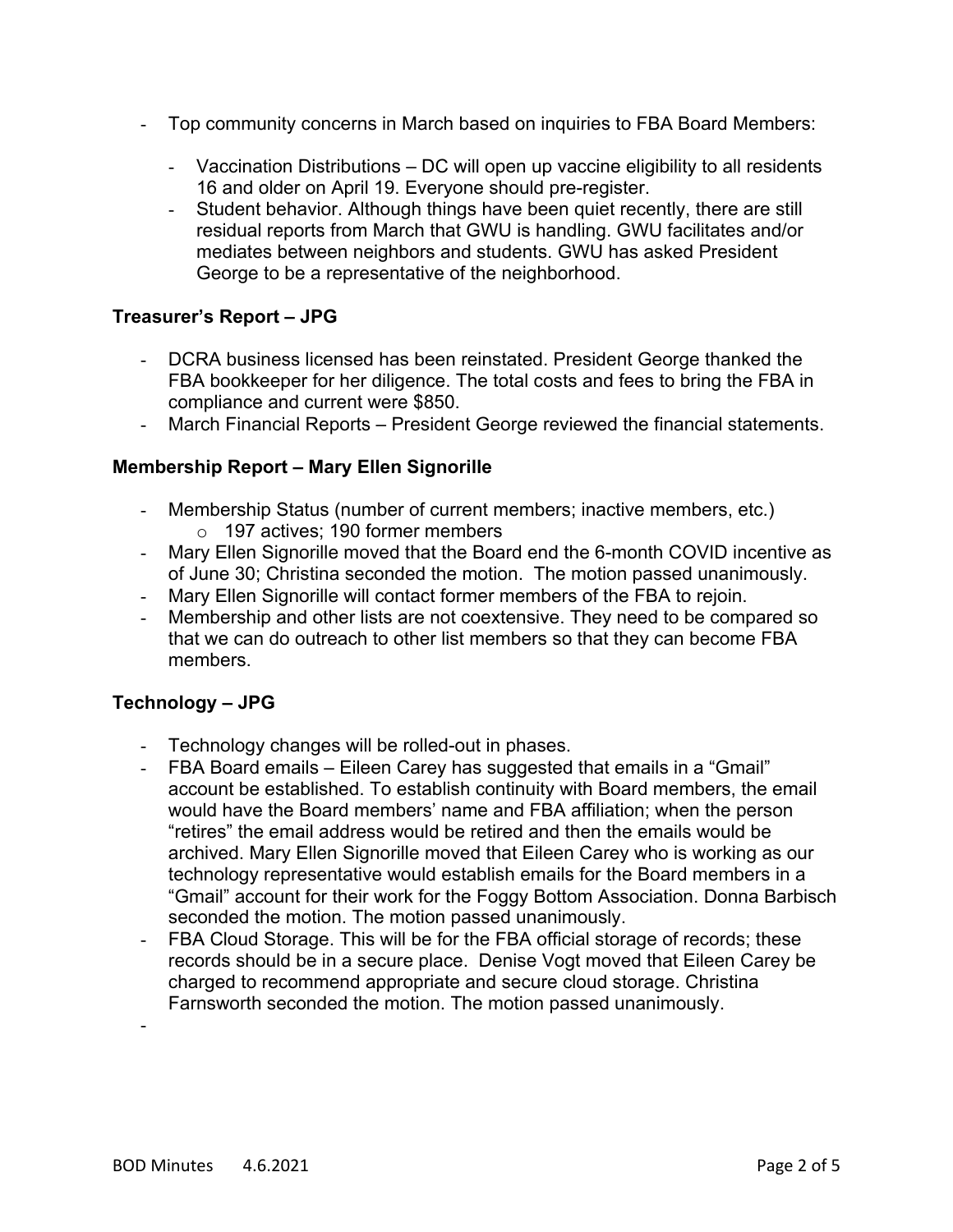# **Communications – JPG**

FBA Newsletter –

- o President George recommends reduction in frequency to twice per month.
- o President George recommends a move to an email format rather than PDF. This will reduce the cost of producing the newsletter by \$5,000 annually.
- o President George recommends current board member Peter Maye to take on coordination role, relieving responsibility from former President Marina Streznewski.
- o President George recommends hiring a designer to complete new newsletter template for use by April 23, 2021.
- o President George knows that members read the newsletter because he gets comments. He stated that with the new template, copies can easily be printed.
- o If something occurs which FBA members need to know, an alert can be sent out.
- $\circ$  President George stated that a meeting with a designer and the design of potential templates will take about 3 to 4 hours.
- o The Board discussed potential newsletter content.
- o Peter Maye moved that the FBA hire a designer to revamp the newsletter template for no more than \$500; the newsletter will be produced twice per month in an email format. Donna Barbisch seconded the motion. The motion passed unanimously

### **Garden Committee Report – Peter Maye**

- March activities. Peter Maye reviewed (with pictures) what the FBA has done in March, particularly at  $26<sup>th</sup>$  & I Streets. He stated that he and Denise Vogt raked the whole area and DC picked up the debris. Peter Maye and John George talked with the DC arborist.
- The Boathouse Cooling Tower. This is very noisy and the Boathouse is working to plant evergreens to hide the tower and to reduce noise.
- Denise Vogt suggested the FBA Garden Committee beautify the area where the Arts in Foggy Bottom will be held.
- Peter and Denise also discussed Meredith's work (a community member) in beautifying the area.
- President George stated that a group of parents want to "adopt" the kids' park.
- The Free Little Library in kids' park was damaged.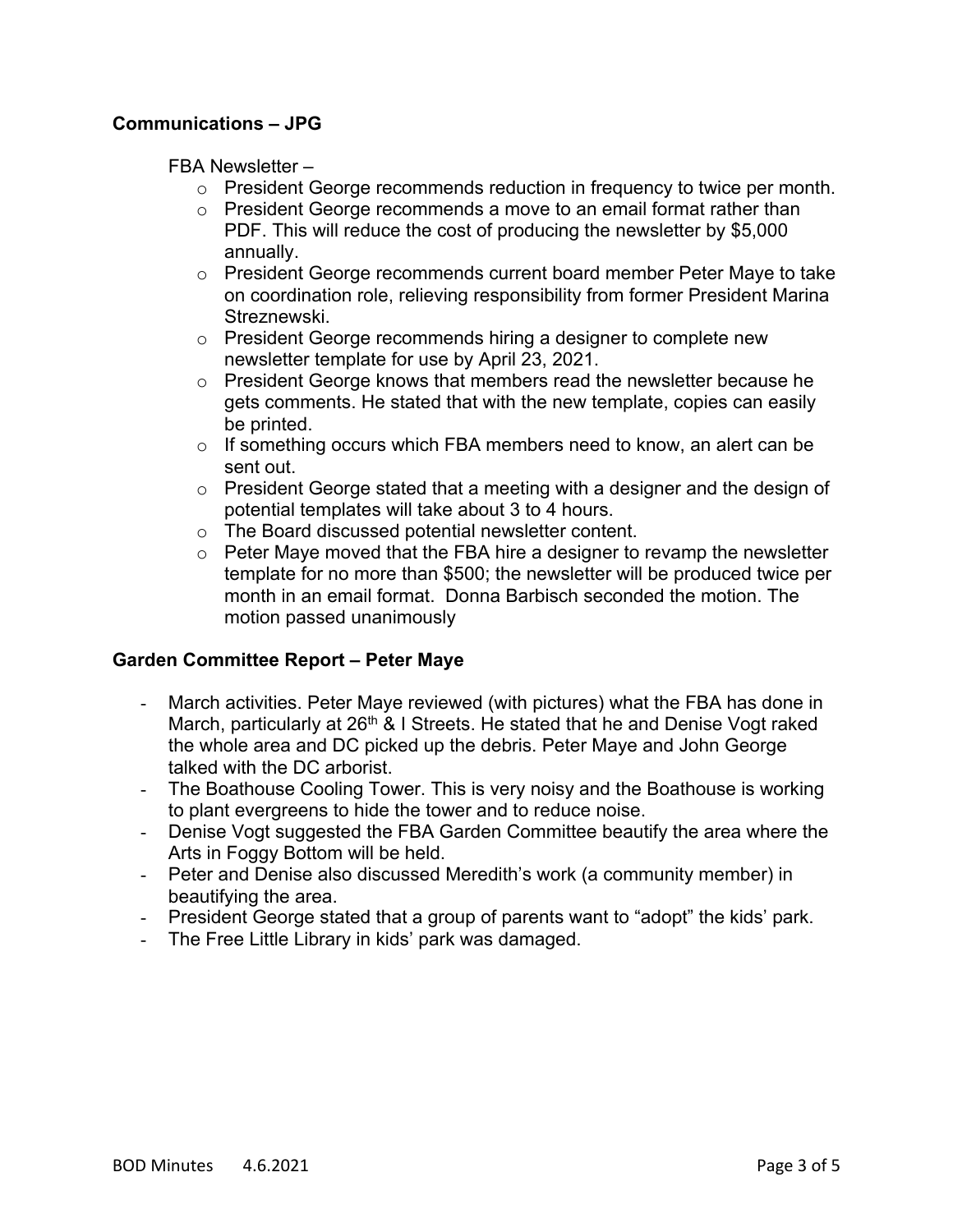# **Arts in Foggy Bottom – Peter Maye**

- The exhibition timeline is as follows:
	- o **INSTALL** WEEKEND May 22 Saturday / May 23 Sunday.
	- o Exhibit **Launch** June 5 Saturday
	- o Exhibit **end** September 26 Sunday
	- o **De-install** October 2 Saturday
- Due to COVID there will be no in-person tours. Instead, there will be videos of each artist and their work.
- There will also be a PR person for promotion.

### **FB/WE Infrastructure – Donna Barbisch**

- Virginia Ave NW Bike Lanes Update and FBA Position
	- o Did not put a lot of detail in latest proposal
	- o Expects will be approved as is, even though ANC has expressed concerns

Donna Barbisch tendered her resignation as an FBA Board member due to her ANC commitments.

President George stated that LIME is delivering mopeds.

### **FB History – Denise Vogt**

- House on GW's Campus Corner of 22<sup>nd</sup> and I Streets NW
	- o Keven Days asked for more information. The FBA is attempting to find out what the development plan is and whether the building can be incorporated into the plan. President George did clarify that the destruction of this building was in the 2007 Campus Plan.
- History Project Planning is underway.

### **FBA Monthly Community Meetings – JPG**

- Councilmember Brooke Pinto will be the speaker at the April 27. 2021, FBA community meeting.
	- o President George asked the FBA Board to forward questions for Councilmember Pinto by email.
- May / June Monthly Topic
	- $\circ$  The Board agreed that the presentation topics for the community meeting in April will be Arts in Foggy Bottom and in May the Kennedy Center.